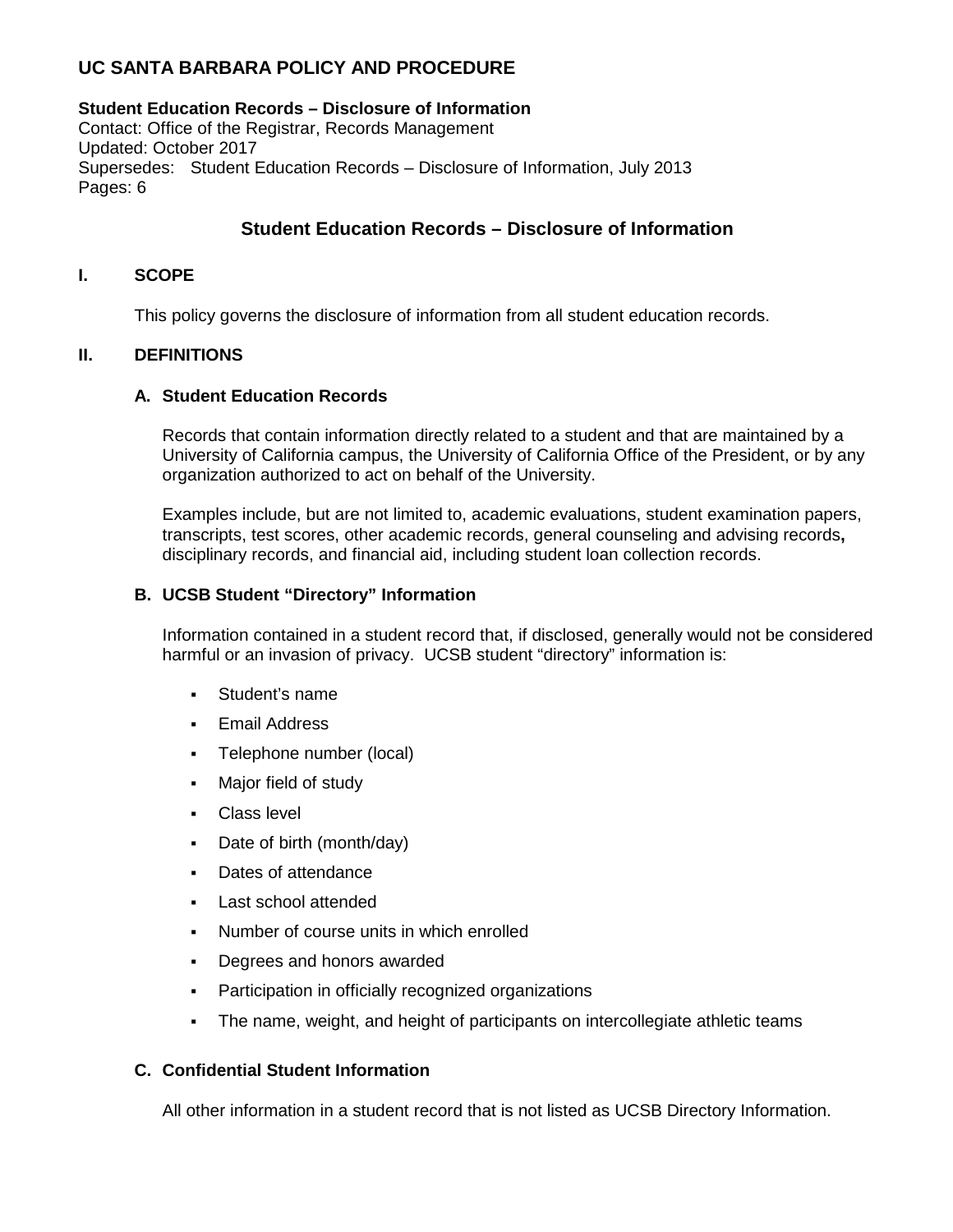**D. For definitions of "student" and various types of "records**," see [UC Policies Applying to](http://policy.ucop.edu/doc/2710533/PACAOS-130)  [Campus Activities, Organizations, and Students, Section 130.20, Policies Applying to the](http://policy.ucop.edu/doc/2710533/PACAOS-130)  [Disclosure of Information from Student Records, Definitions.](http://policy.ucop.edu/doc/2710533/PACAOS-130)

# **III. POLICY**

# **A. Disclosure of Student Education Records - General**

- 1. The disclosure of student records is to conform to [UC Policies Applying to Campus](http://policy.ucop.edu/doc/2710533/PACAOS-130)  [Activities, Organizations, and Students, Section 130, Policies Applying to the Disclosure of](http://policy.ucop.edu/doc/2710533/PACAOS-130)  [Information from Student Records](http://policy.ucop.edu/doc/2710533/PACAOS-130) and to the [Federal Family Educational Rights and Privacy](http://www.ed.gov/policy/gen/guid/fpco/ferpa/index.html)  [Act of 1977 \(FERPA\).](http://www.ed.gov/policy/gen/guid/fpco/ferpa/index.html)
- 2. When law and policy are silent on student records, use and access are to be guided by two principles:
	- a. Privacy of an individual is of great weight, and
	- b. The information in a student's files should be disclosed to the student on request within a reasonable timeframe.

# **B. Disclosure of Student Education Records – To Third Parties**

- 1. **Directory information** may be released to a third party without the student's prior consent, unless the student has submitted to the Office of the Registrar a "Not-For-Release" Form (NFR). If a NFR has been submitted, the designated information is to be treated as confidential. A third party is anyone other than the record custodian and the student about whom the information pertains. Mailing lists shall not be released for commercial purposes. [\(Information Practices Act\)](http://www.dhcs.ca.gov/formsandpubs/laws/priv/Pages/StateInformationPracticesAct.aspx)
- 2. **Confidential information** shall NOT be disclosed to third parties (including parents and spouses) UNLESS:
	- a. The student provides written authorization;
	- b. A legitimate educational interest will be served. Confidential information may be released within the university, such as to a faculty or staff member acting in the student's educational interests and the information is needed in the course of performing advisory, instructional, supervisory, or administrative duties for the university. The Registrar is authorized to determine when information may be released to serve the best educational interests of a student;
	- c. Special circumstances exist. Confidential information may be disclosed if required by law. Third parties may include the government and law agencies and the campus police department. See [UC Policies Applying to Campus Activities, Organizations, and](http://policy.ucop.edu/doc/2710533/PACAOS-130)  [Students, Section 130.720](http://policy.ucop.edu/doc/2710533/PACAOS-130) for a complete list of permissible disclosures;
	- d. There is a threat to the public's safety. Information from student records may be released to the police and other university officials as needed to comply with the Jeanne [Clery Act;](http://www.leginfo.ca.gov/) or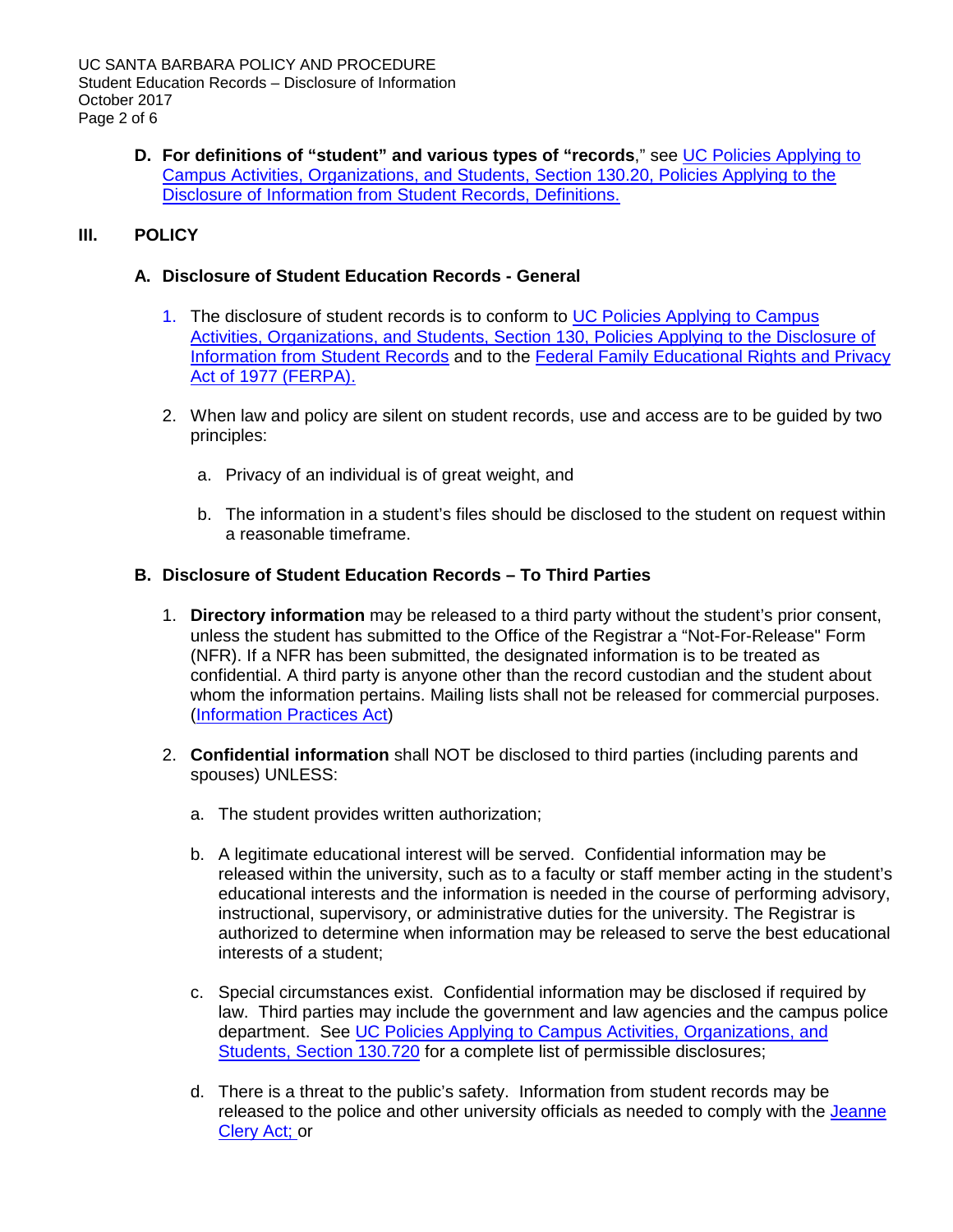- e. The student is deceased. Confidential information from a student's records may be released to the family, as determined on an individual basis by the Office of the Registrar.
- 3. Responses to requests for confidential information from student records shall be maintained with the student's records for the same retention period as the student records to which they pertain. The response record shall identify the parties who requested and obtained the information, what personally identifiable information from the student records was disclosed; the legitimate interest these parties had in requesting the information; and the date of the requests for the information and the date of the disclosure of the records. [\(Disclosure of](http://policy.ucop.edu/doc/2710533/PACAOS-130)  [Information from Student Records, Section 130.810. See Section 130.820](http://policy.ucop.edu/doc/2710533/PACAOS-130) for exceptions to this record keeping requirement.)

# **C. Disclosure of Student Education Records - To Student**

- 1. Almost every part of a student's records may be released to the student, to whom the information pertains, including, but not limited to transcripts, grades, exam papers, test scores, evaluations, financial aid records, including student loan collection records.
- 2. Students are not permitted access to:
	- a. Financial statements of parents/guardians, unless the parent/guardian has given written authorization.
	- b. Confidential statements and letters of recommendation to which the student has waived access rights, such as letters of recommendation for a grant.
	- c. Records containing information about another student, such as a course roster.
	- d. Personal records relating to individual students (separate from their academic records) that are kept in the sole possession of the maker of the record and not accessible or revealed to any other individual.

#### **D. Disclosure of Other Types of Student Related Records**

Other records that may pertain to students, such as student applicant records for students who do not enroll, employment records, police records, psychological/medical records, personal records of instructional, supervisory, and administrative personnel and educational personnel which are l) kept in the sole possession of the maker of the record, and 2) not accessible or revealed to any other individual are governed by other laws and university policies. See Resources and References.

#### **IV. RESPONSIBILITIES**

### **A. Notification**

The Office of the Registrar is responsible for annually notifying students of their privacy rights under university policy and state and federal laws. Notifications are to comply with [UC Policies](http://policy.ucop.edu/doc/2710533/PACAOS-130)  [Applying to Campus Activities, Organizations, and Students, Section 130.30, Annual Notification](http://policy.ucop.edu/doc/2710533/PACAOS-130)  [of Rights.](http://policy.ucop.edu/doc/2710533/PACAOS-130)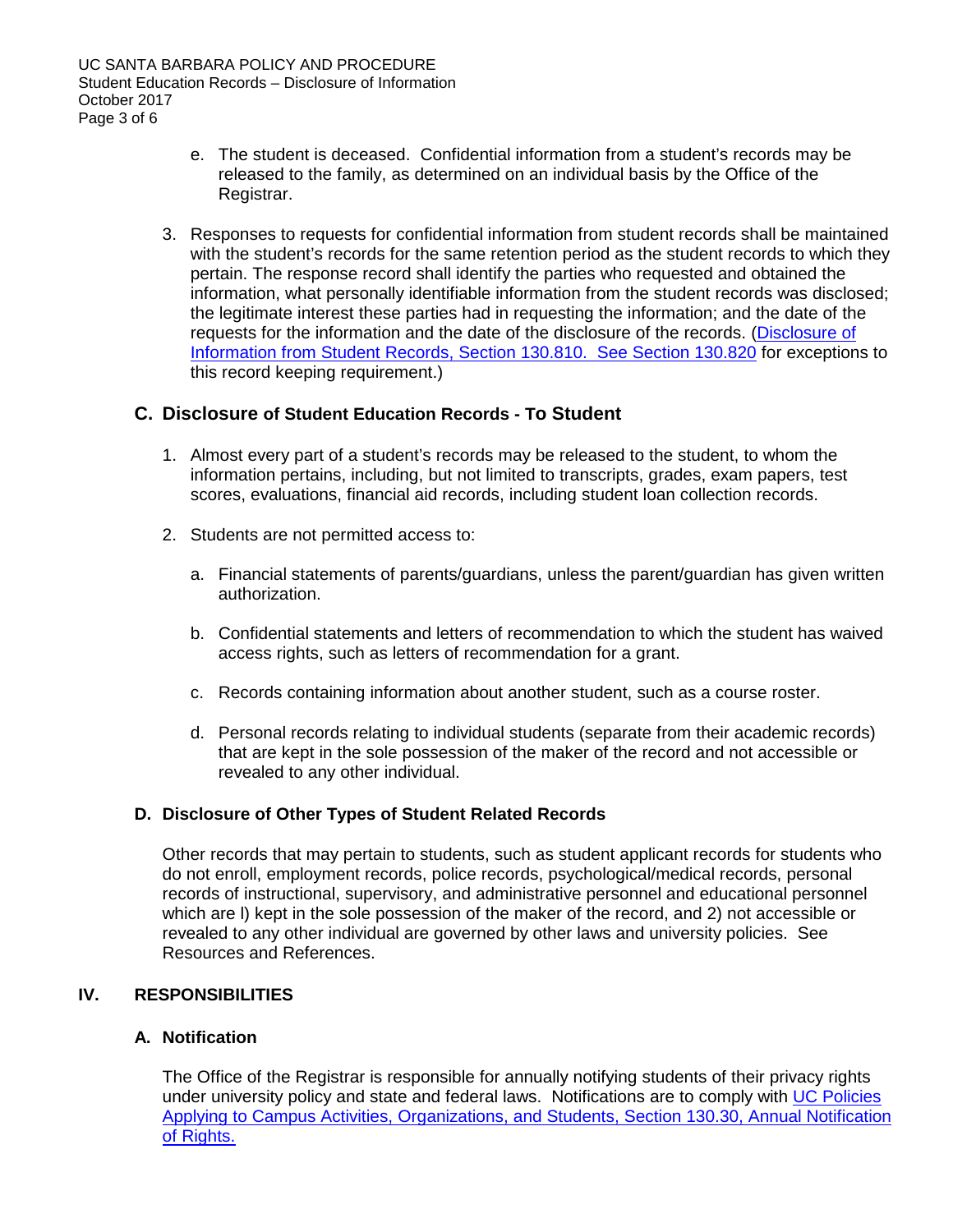### **B. Protecting Students' Privacy**

- 1. Everyone with access to information about a present or former student is responsible for complying with the law and university policies on the use, maintenance, and disclosure of student information.
- 2. When information from a student education record is released, consistent with law and policy, to a third party, the individual releasing the information is responsible for informing the recipient that the disclosure of information is subject to the condition that the information not be released to any other party without the prior consent of the student, unless otherwise permitted by law and policy.
- 3. Improper maintenance, disposal, or release of information about a present or former student is a disservice to our students and exposes the university to significant risk.
- 4. Report *unauthorized* release, access, or disposal of confidential student information to the Registrar and the Chief Information Security Officer.

### **C. Subpoenas**

Risk Management is responsible for accepting and processing subpoenas for student records. Generally, Risk Management will notify the student that a subpoena has been received prior to releasing any information.

# **V. PROCEDURES**

#### **A. Students**

#### 1. **Filing a Not-For-Release Form**

Students may submit a Not-for-Release Form (NFR) to the Office of the Registrar. It remains in effect until the student requests, in writing, to rescind it. Forms are available from the Office of the Registrar.

#### 2. **Changing or Rescinding a Not-For-Release Form After Graduation**

Students may submit, change, or rescind a NFR after graduation if they wish to limit or change the limits on the disclosure of directory information. Forms are available from the Office of the Registrar.

#### 3. **Requesting to Review Student Education Records**

Students may request to review records pertaining to themselves (with the exception of those records listed in Section IIC2) by contacting the Office of the Registrar.

#### 4. **Requesting Corrections of Student Education Records**

Students may request corrections of their education record by contacting the Office of the Registrar. Corrections will be made within a reasonable period or the Office of the Registrar will inform the student that his/her request is denied and will advise the student of his/her right to a hearing.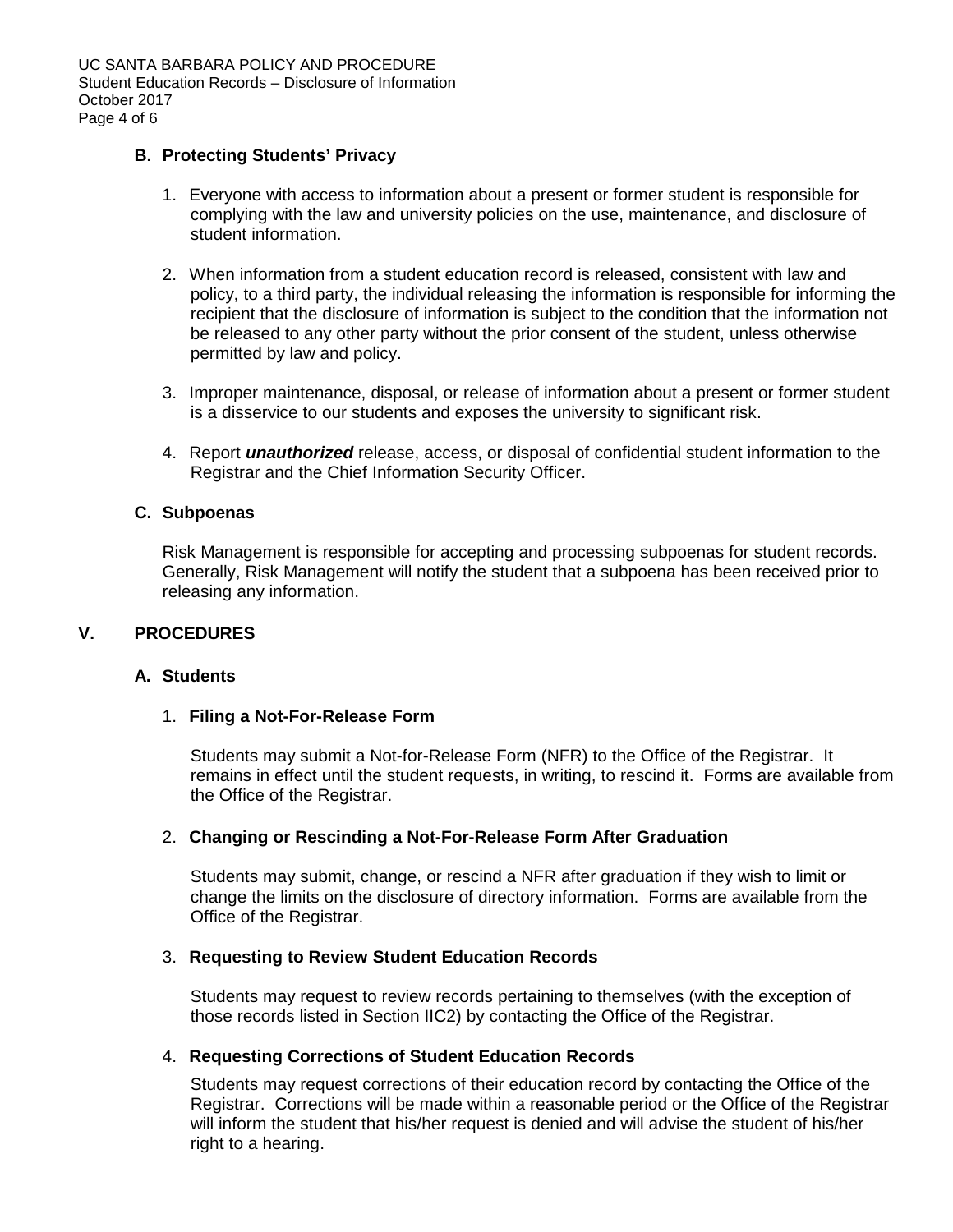**Important Distinction**: Grades given in a course of study, including written evaluations that reflect institutional judgments of the quality of a student's academic performance in a course of study, are not subject to challenge under this policy. Assignment of grades to students enrolled in University classes is the exclusive prerogative of University faculty. Grade-related and other academic grievances are covered under separate policies established in consultation with the Academic Senate.

# 5. **Requesting a Hearing to Challenge the Content of Student Education Records**

If a correction to a student education record is denied, a student may send a written request for a hearing to a university official who does not have a direct interest in the outcome of the hearing. At UCSB, the designated official is the Assistant Vice Chancellor for Enrollment Services in the Division of Student Affairs (or equivalent position). The request is to include the specific information in question and the reason for the challenge.

- a. The hearing is to be held within a reasonable period of time after it has been requested. The student is to be notified of the date, place, and time reasonably in advance of the hearing.
- b. Students are to have a full and fair opportunity to present evidence to support their challenge of the content of a student education record, within the parameters of [UC](http://www.ucop.edu/ucophome/coordrev/ucpolicies/aos/toc130.html)  [Policies Applying to Campus Activities, Organizations, and Students, Section 130,](http://www.ucop.edu/ucophome/coordrev/ucpolicies/aos/toc130.html)  [Policies Applying to the Disclosure of Information from Student Records.](http://www.ucop.edu/ucophome/coordrev/ucpolicies/aos/toc130.html) A student may be assisted or represented by individuals of their choice, at their own expense.
- c. The decision rendered shall be made in writing within a reasonable period of time after the conclusion of the hearing; and
- d. The decision is to be based solely on the evidence presented at the hearing and is to include a summary of the evidence and the reasons for the decision.
- e. The student shall be notified of the hearing outcome in accordance with [Disclosure of](http://policy.ucop.edu/doc/2710533/PACAOS-130)  [Information from Student Records,](http://policy.ucop.edu/doc/2710533/PACAOS-130) Section 131.31-32.

# 6. **Filing a Complaint**

Complaints regarding alleged violations of the rights accorded students by the Federal Family Educational Rights and Privacy Act (FERPA) may be filed with the Office of the Vice Chancellor Student Affairs, University of California, Santa Barbara, CA 93016-2036 or with the Family Policy Compliance Office, U.S. Department of Education, Washington, D.C. 20203

# **B. Faculty and Staff**

# **1. Maintaining Records**

All student requests to change, rescind, review, correct or not release records shall be kept with the student's records to which the request pertains and kept for the same retention period as the student's records.

**2.** Procedures pertaining to student records and a quick reference for faculty and staff are accessible from the [Office of the Registrar's web site,](http://www.registrar.ucsb.edu/) select **"Student Records."**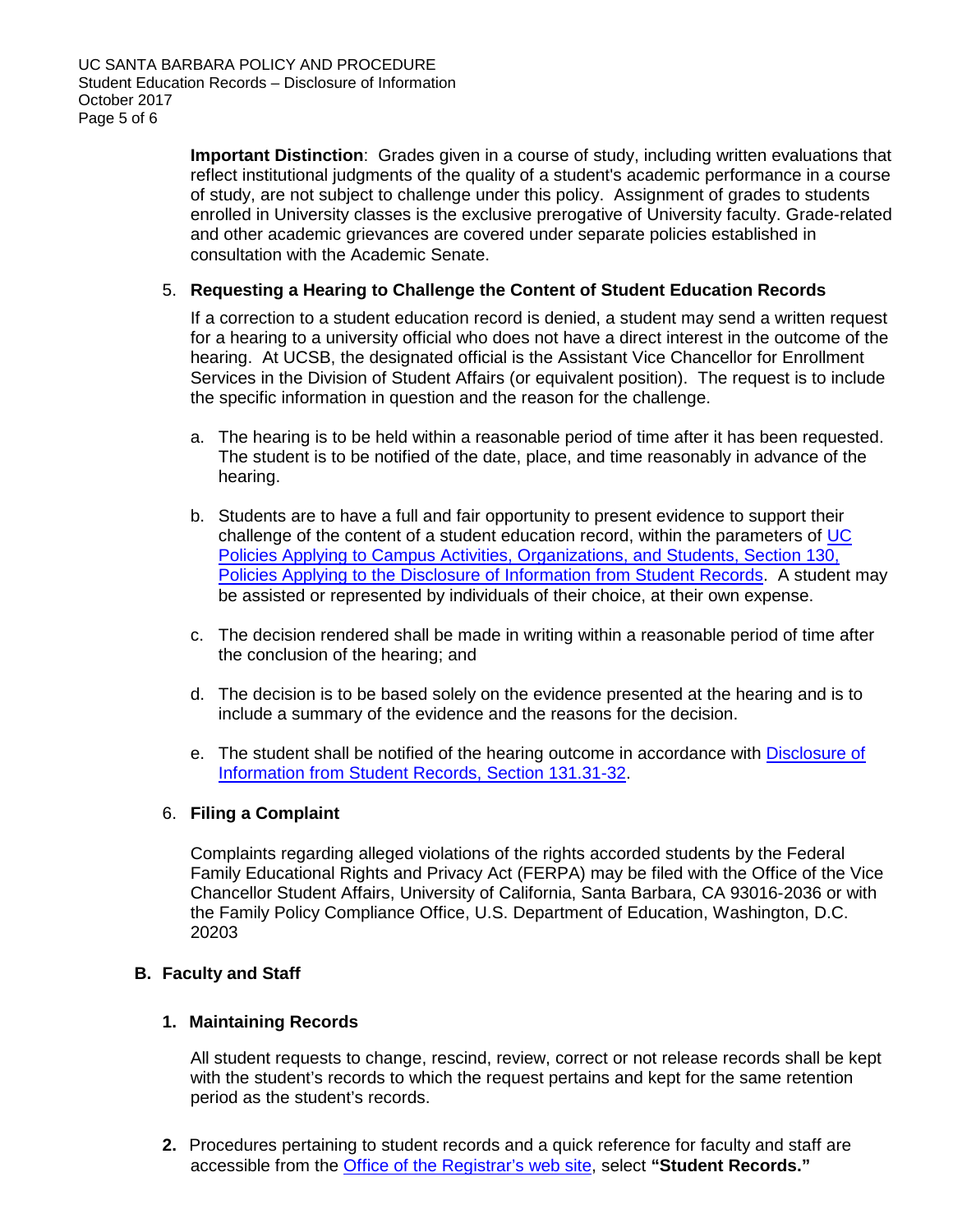UC SANTA BARBARA POLICY AND PROCEDURE Student Education Records – Disclosure of Information October 2017 Page 6 of 6

# **VI. RESOURCES**

- A. Family Educational Rights and Privacy Act (FERPA) Information, Disclosure of Information Quick Reference and Student Information Release Matrix, and a FERPA Quiz are accessible from the [Office of the Registrar's web site,](http://www.registrar.ucsb.edu/) select **"Student Records."**
- B. Appendix A: Frequently Asked Questions
- C. Offices to contact for more information:

Office of the Vice Chancellor Student Affairs Registrar Student Life - Judicial Affairs Policy & Information Stewardship Risk Management - Public Records Act Compliance

# **VII. REFERENCES**

**[California Information Practices Act 1977](http://www.privacy.ca.gov/code/ipa.htm)**

**[California Public Records Act](http://ag.ca.gov/publications/public_records_act.pdf)**

**[Family Educational Rights and Privacy Act \(FERPA\)](http://www.ed.gov/policy/gen/guid/fpco/ferpa/index.html?exp=0)**

**[Freedom of Information Act](http://www.usdoj.gov/04foia/04_3.html)**

**[Health Insurance Portability and Accountability Act of 1996 \(HIPPA\)](http://www.hhs.gov/ocr/hipaa/)**

**[Jeanne Clery Act \(Campus Safety Information\)](http://www.sa.ucsb.edu/policies/CleryAct/)**

**[Jeanne Clery Act \(Law\)](http://www.leginfo.ca.gov/)**

**UC Business and Finance [Bulletins - Records Management and Privacy](http://www.ucop.edu/ucophome/policies/bfb/bfbrmp.html)**

**[UC Policies Applying to Campus Activities, Organizations, and Students, Section 130,](http://www.ucop.edu/ucophome/coordrev/ucpolicies/aos/toc130.html) [Policies Applying to the Disclosure of Information from Student Records](http://www.ucop.edu/ucophome/coordrev/ucpolicies/aos/toc130.html)**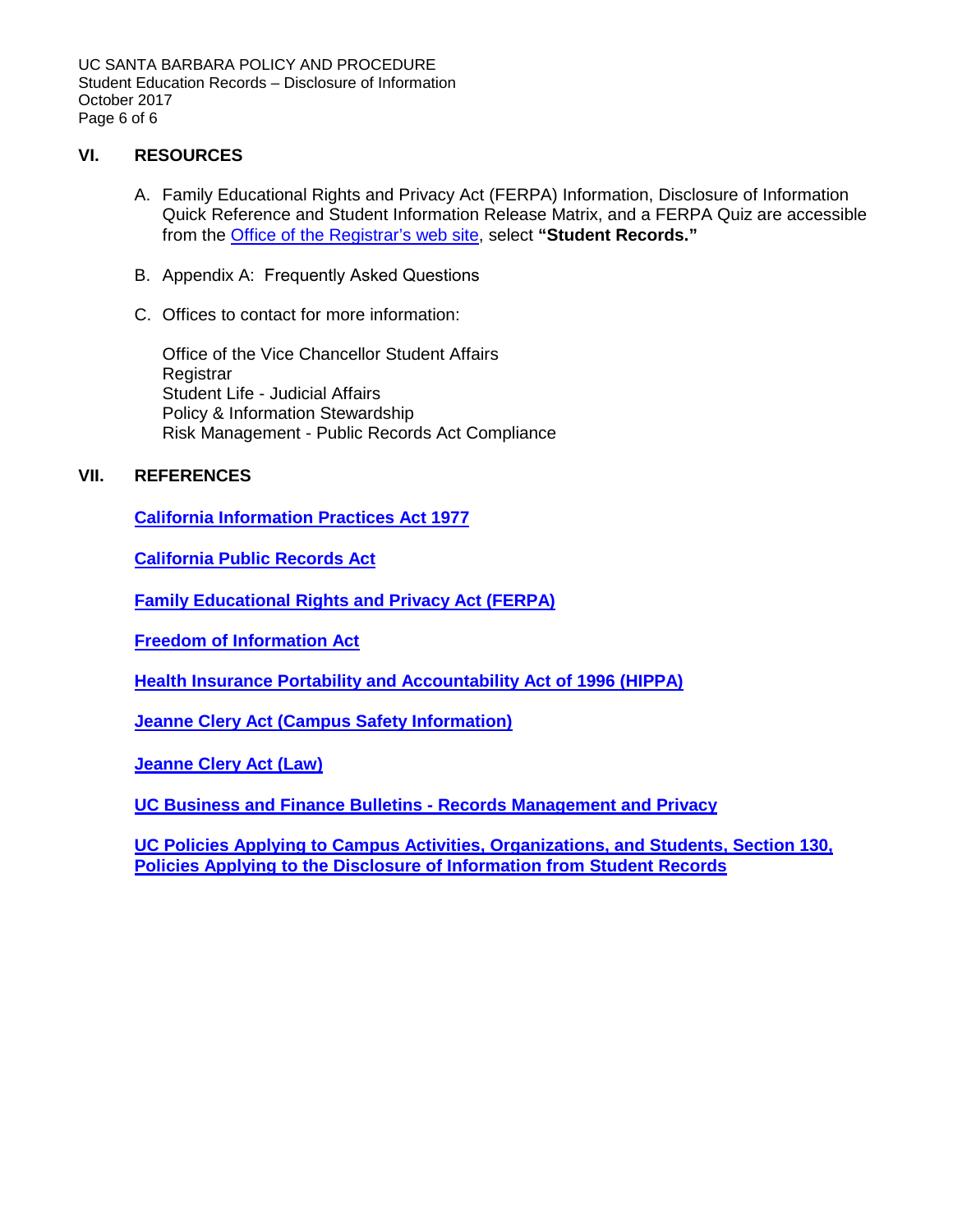### **UC SANTA BARBARA POLICY AND PROCEDURE Student Education Records – Disclosure of Information Appendix A**: FAQ Student Education Records – Disclosure of Information October 2017 (replaces 2004 FAQ) Pages 3

#### **Appendix A: Student Education Records – Disclosure of Information Frequently Asked Questions (FAQ)**

# **GENERAL**

### **1. What are student education records?**

Records that contain information directly related to a student and that are maintained by a University of California campus, the University of California Office of the President, or by any organization authorized to act on behalf of the University.

Examples include, but are not limited to, academic evaluations, examinations, transcripts, test scores, general counseling and advising records**,** disciplinary records, financial aid and loan collection records.

### **2. What aren't student education records?**

- Admissions records for students who do not enroll
- Alumni records
- Personnel/Employment records
- Police records
- Psychological Services/Medical records
- Personal records of instructional, supervisory, and administrative personnel and educational personnel which:
	- a) Are kept in the sole possession of the maker of the record;
	- b) Are not accessible or revealed to any other individual.

#### **3. What can be disclosed to the student?**

Almost every part of his or her own student education record including, but not limited to: transcripts (grades), exam papers, test scores, evaluations, financial aid records and loan collection records.

#### **4. What can't be disclosed to the student?**

Students are not permitted access to:

- Financial statements of parents/guardians, unless the parent/guardian has given written authorization.
- Confidential statements and letters of recommendation to which the student has waived access rights, such as letters of recommendation for a grant.
- Records containing information about another student, such as a course roster.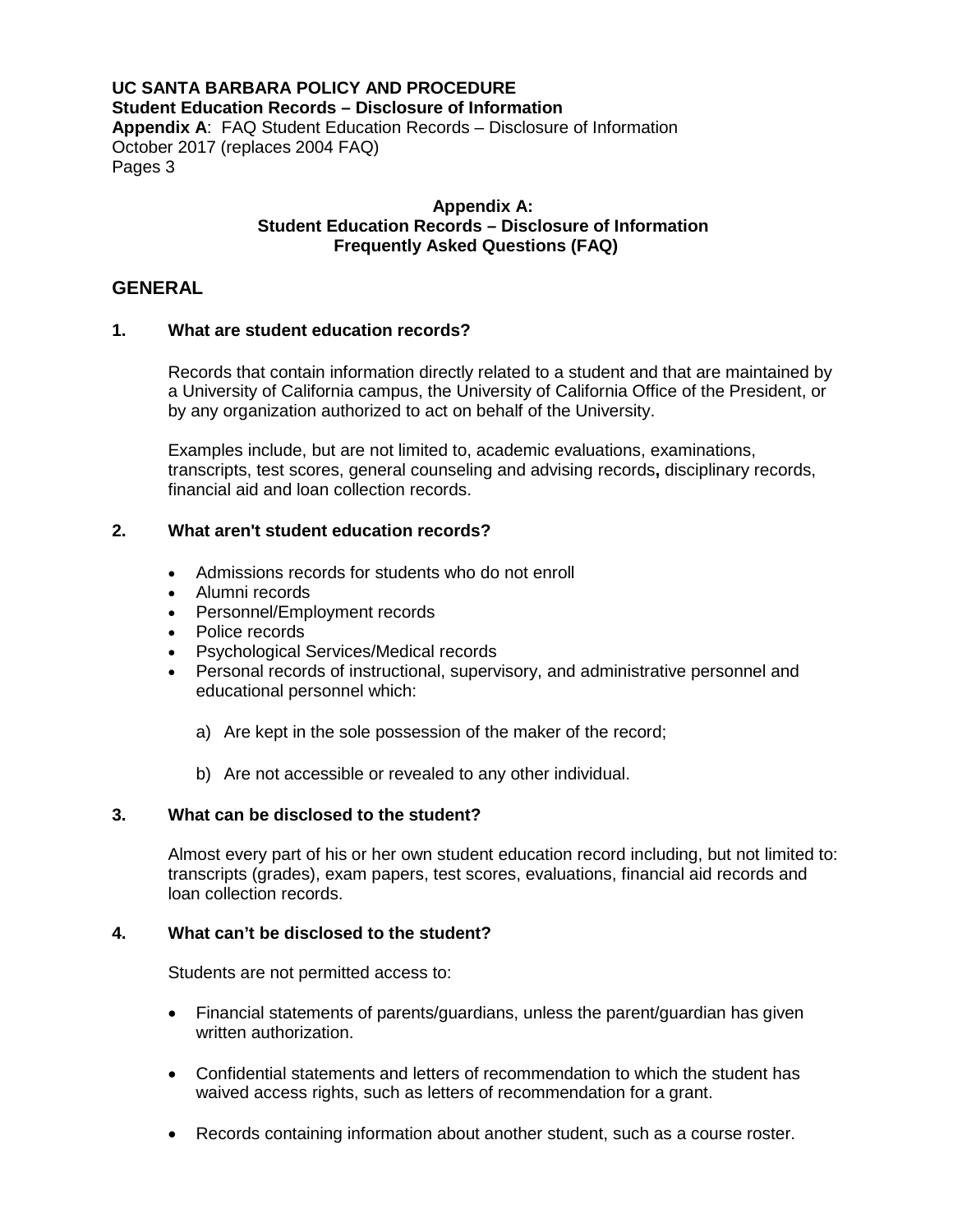• Personal records relating to individual students (separate from their academic records) that are kept in the sole possession of the maker of the record and not accessible or revealed to any other individual.

### **5. What can be disclosed to third parties (including parents and spouses)?**

Student education record information falls into two general categories:

- a) Directory information, to which third parties have access; and
- b) Confidential information, to which third parties, generally, may have access only if the student signs an appropriate written authorization.

### **6. What information is considered to be directory information at UC Santa Barbara?**

Directory information may be obtained without prior authorization. Each department, school, college, office, program, or entity, which maintains records, is required to give public notice of the categories of information designated as directory information. These units are not required to include all of the following, but may not designate as directory information anything more than:

- Student's name
- Email address
- Telephone number (local)
- Major field of study
- Class level
- Date (month/day) and place of birth
- Dates of attendance
- Last school attended
- Number of course units in which enrolled
- Degrees and honors awarded
- Participation in officially recognized organizations
- The name, weight, and height of participants on intercollegiate athletic teams

### **7. What information is considered to be confidential information at UC Santa Barbara?**

Everything that is not included in the list of directory information is considered confidential.

Policies also permit students to request the University to treat directory information as confidential, limiting third party access to directory information.